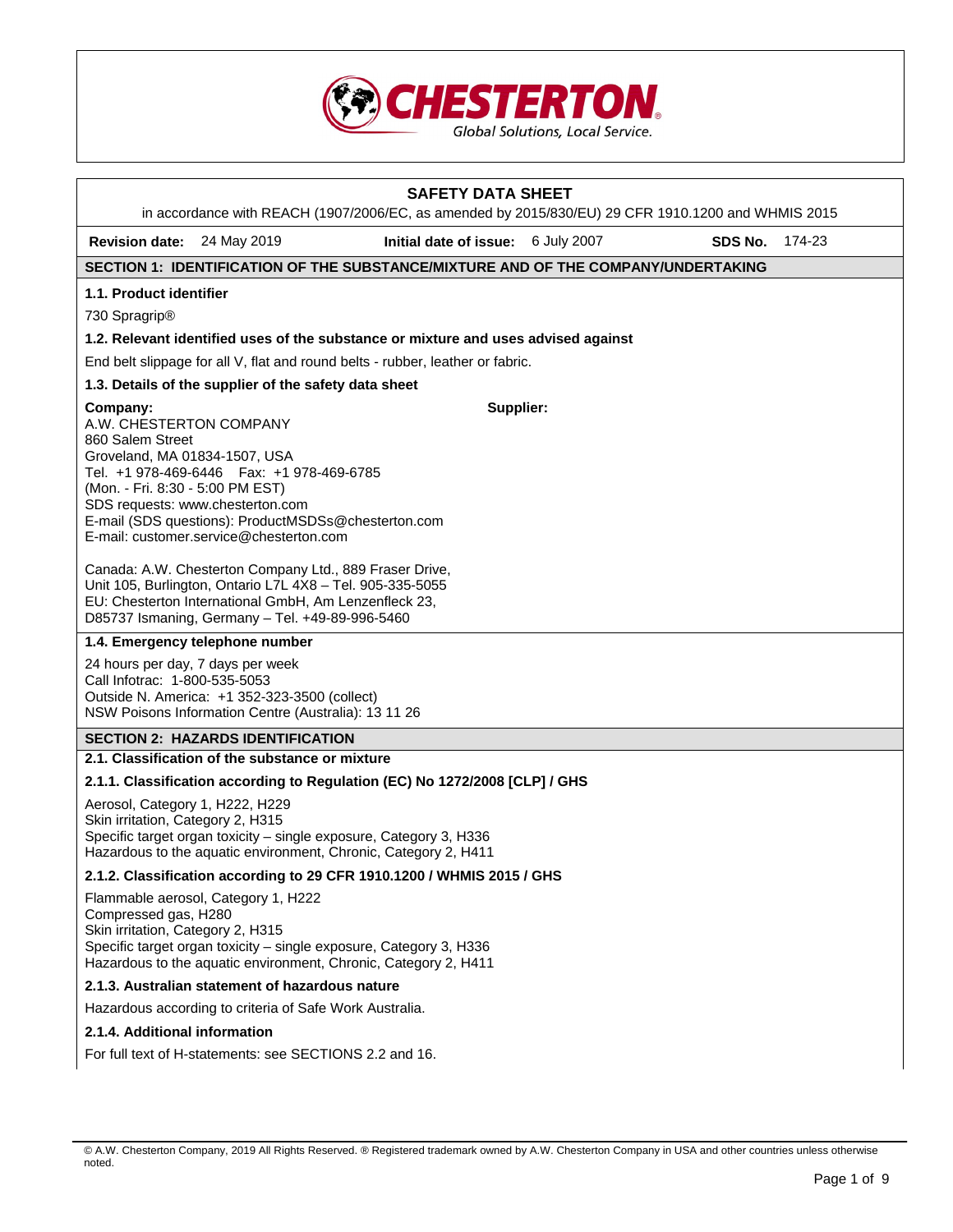| 2.2. Label elements                                               |                                                                                                                                                                              |                                                                                                                                                                                                                                                                                                                                                                                                                                                                                                                                                                                                                                                                                                                                                                                                                                                                                             |
|-------------------------------------------------------------------|------------------------------------------------------------------------------------------------------------------------------------------------------------------------------|---------------------------------------------------------------------------------------------------------------------------------------------------------------------------------------------------------------------------------------------------------------------------------------------------------------------------------------------------------------------------------------------------------------------------------------------------------------------------------------------------------------------------------------------------------------------------------------------------------------------------------------------------------------------------------------------------------------------------------------------------------------------------------------------------------------------------------------------------------------------------------------------|
|                                                                   |                                                                                                                                                                              | 2.2.1. Labelling according to Regulation (EC) No 1272/2008 [CLP] / GHS                                                                                                                                                                                                                                                                                                                                                                                                                                                                                                                                                                                                                                                                                                                                                                                                                      |
| <b>Hazard pictograms:</b>                                         |                                                                                                                                                                              |                                                                                                                                                                                                                                                                                                                                                                                                                                                                                                                                                                                                                                                                                                                                                                                                                                                                                             |
| Signal word:                                                      | Danger                                                                                                                                                                       |                                                                                                                                                                                                                                                                                                                                                                                                                                                                                                                                                                                                                                                                                                                                                                                                                                                                                             |
| <b>Hazard statements:</b>                                         | H <sub>222</sub><br>H <sub>229</sub><br>H315<br>H336<br>H411                                                                                                                 | Extremely flammable aerosol.<br>Pressurized container: May burst if heated.<br>Causes skin irritation.<br>May cause drowsiness or dizziness.<br>Toxic to aquatic life with long lasting effects.                                                                                                                                                                                                                                                                                                                                                                                                                                                                                                                                                                                                                                                                                            |
| <b>Precautionary statements:</b>                                  | P210<br>P211<br>P <sub>251</sub><br>P <sub>260</sub><br>P <sub>264</sub><br>P271<br>P273<br>P280<br>P312<br>P410/412                                                         | Keep away from heat, hot surfaces, sparks, open flames and other ignition sources.<br>No smoking.<br>Do not spray on an open flame or other ignition source.<br>Do not pierce or burn, even after use.<br>Do not breathe vapours/spray.<br>Wash skin thoroughly after handling.<br>Use only outdoors or in a well-ventilated area.<br>Avoid release to the environment.<br>Wear protective gloves and eye protection.<br>Call a POISON CENTER or doctor if you feel unwell.<br>Protect from sunlight. Do not expose to temperatures exceeding 50 °C/122 °F.                                                                                                                                                                                                                                                                                                                                 |
| <b>Supplemental information:</b>                                  | None                                                                                                                                                                         |                                                                                                                                                                                                                                                                                                                                                                                                                                                                                                                                                                                                                                                                                                                                                                                                                                                                                             |
| 2.2.2. Labelling according to 29 CFR 1910.1200 / WHMIS 2015 / GHS |                                                                                                                                                                              |                                                                                                                                                                                                                                                                                                                                                                                                                                                                                                                                                                                                                                                                                                                                                                                                                                                                                             |
| <b>Hazard pictograms:</b>                                         |                                                                                                                                                                              |                                                                                                                                                                                                                                                                                                                                                                                                                                                                                                                                                                                                                                                                                                                                                                                                                                                                                             |
| Signal word:                                                      | Danger                                                                                                                                                                       |                                                                                                                                                                                                                                                                                                                                                                                                                                                                                                                                                                                                                                                                                                                                                                                                                                                                                             |
| <b>Hazard statements:</b>                                         | H <sub>222</sub><br>H <sub>280</sub><br>H315<br>H336<br>H411                                                                                                                 | Extremely flammable aerosol.<br>Contains gas under pressure; may explode if heated.<br>Causes skin irritation.<br>May cause drowsiness or dizziness.<br>Toxic to aquatic life with long lasting effects.                                                                                                                                                                                                                                                                                                                                                                                                                                                                                                                                                                                                                                                                                    |
| <b>Precautionary statements:</b>                                  | P210<br>P <sub>251</sub><br>P <sub>260</sub><br>P264<br>P271<br>P273<br>P280<br>P302/352<br>P304/340<br>P312<br>P332/313<br>P362/364<br>P403<br>P410/412<br>P <sub>501</sub> | Keep away from heat, hot surfaces, sparks, open flames and other ignition sources.<br>No smoking.<br>Pressurized container: Do not pierce or burn, even after use.<br>Do not breathe vapours/spray.<br>Wash skin thoroughly after handling.<br>Use only outdoors or in a well-ventilated area.<br>Avoid release to the environment.<br>Wear protective gloves and eye protection.<br>IF ON SKIN: Wash with plenty of soap and water.<br>IF INHALED: Remove person to fresh air and keep comfortable for breathing.<br>Call a POISON CENTER or doctor if you feel unwell.<br>If skin irritation occurs: Get medical advice/attention.<br>Take off contaminated clothing and wash it before reuse.<br>Store in a well-ventilated place.<br>Protect from sunlight. Do not expose to temperatures exceeding 50 °C/122 °F.<br>Dispose of contents/container to an approved waste disposal plant. |
| <b>Supplemental information:</b>                                  | None                                                                                                                                                                         |                                                                                                                                                                                                                                                                                                                                                                                                                                                                                                                                                                                                                                                                                                                                                                                                                                                                                             |
| 2.3. Other hazards                                                |                                                                                                                                                                              |                                                                                                                                                                                                                                                                                                                                                                                                                                                                                                                                                                                                                                                                                                                                                                                                                                                                                             |

None

<sup>©</sup> A.W. Chesterton Company, 2019 All Rights Reserved. ® Registered trademark owned by A.W. Chesterton Company in USA and other countries unless otherwise noted.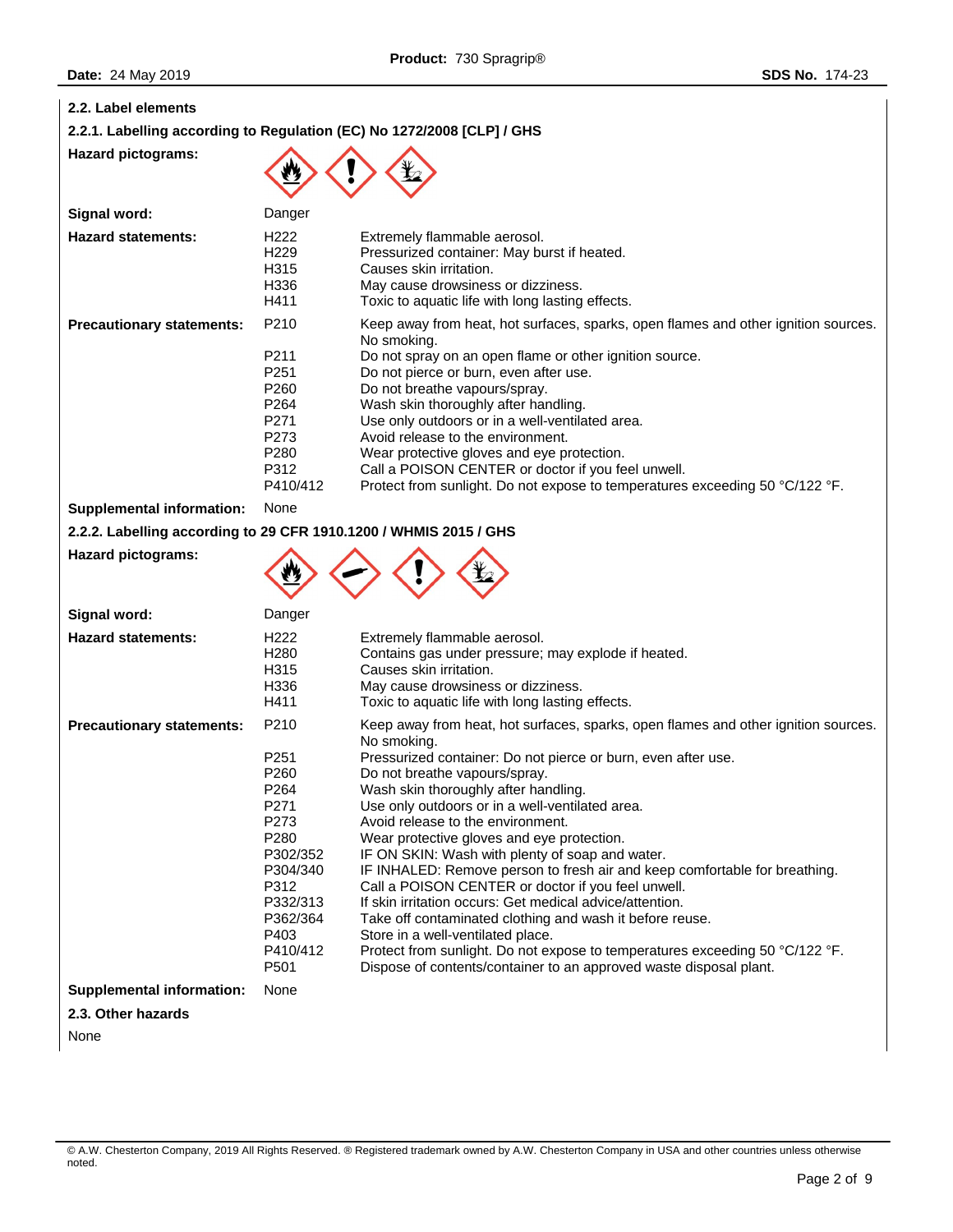|                                                                                                                                                                                                                                                                                                                                   | <b>SECTION 3: COMPOSITION/INFORMATION ON INGREDIENTS</b>                                                                                                                               |           |                         |                          |                                                                                                              |  |
|-----------------------------------------------------------------------------------------------------------------------------------------------------------------------------------------------------------------------------------------------------------------------------------------------------------------------------------|----------------------------------------------------------------------------------------------------------------------------------------------------------------------------------------|-----------|-------------------------|--------------------------|--------------------------------------------------------------------------------------------------------------|--|
| 3.2. Mixtures                                                                                                                                                                                                                                                                                                                     |                                                                                                                                                                                        |           |                         |                          |                                                                                                              |  |
| Hazardous Ingredients <sup>1</sup>                                                                                                                                                                                                                                                                                                |                                                                                                                                                                                        | % Wt.     | CAS No./<br>EC No.      | <b>REACH</b><br>Reg. No. | <b>CLP/GHS Classification</b>                                                                                |  |
| Naphtha (petroleum), hydrotreated light*                                                                                                                                                                                                                                                                                          |                                                                                                                                                                                        | $35 - 45$ | 64742-49-0<br>265-151-9 | <b>NA</b>                | Flam. Liq. 2, H225<br>Asp. Tox. 1, H304<br>Skin Irrit. 2, H315<br>STOT SE 3, H336<br>Aquatic Chronic 2, H411 |  |
| Isobutane**                                                                                                                                                                                                                                                                                                                       |                                                                                                                                                                                        | $10 - 20$ | 75-28-5<br>200-857-2    | <b>NA</b>                | Flam. Gas 1, H220<br>Press. Gas (Comp.), H280                                                                |  |
| Butane**                                                                                                                                                                                                                                                                                                                          |                                                                                                                                                                                        | $1 - 5$   | 106-97-8<br>203-448-7   | <b>NA</b>                | Flam. Gas 1, H320<br>Press. Gas (Comp.), H280                                                                |  |
|                                                                                                                                                                                                                                                                                                                                   |                                                                                                                                                                                        |           |                         |                          |                                                                                                              |  |
| For full text of H-statements: see SECTION 16.<br>*Contains less than 0.1 % w/w Benzene.<br>**Contains less than 0.1 % w/w 1,3-Butadiene.                                                                                                                                                                                         |                                                                                                                                                                                        |           |                         |                          |                                                                                                              |  |
|                                                                                                                                                                                                                                                                                                                                   | 1 Classified according to: • 29 CFR 1910.1200, 1915, 1916, 1917, Mass. Right-to-Know Law (ch. 40, M.G.LO. 111F)<br>• 1272/2008/EC, GHS, REACH<br>• WHMIS 2015<br>• Safe Work Australia |           |                         |                          |                                                                                                              |  |
|                                                                                                                                                                                                                                                                                                                                   | <b>SECTION 4: FIRST AID MEASURES</b>                                                                                                                                                   |           |                         |                          |                                                                                                              |  |
|                                                                                                                                                                                                                                                                                                                                   | 4.1. Description of first aid measures                                                                                                                                                 |           |                         |                          |                                                                                                              |  |
| Inhalation:                                                                                                                                                                                                                                                                                                                       | Remove to fresh air. If not breathing, administer artificial respiration. Contact physician.                                                                                           |           |                         |                          |                                                                                                              |  |
| <b>Skin contact:</b>                                                                                                                                                                                                                                                                                                              | Wash skin with soap and water. Take off contaminated clothing and wash it before reuse. Contact physician if<br>irritation persists.                                                   |           |                         |                          |                                                                                                              |  |
| Eye contact:                                                                                                                                                                                                                                                                                                                      |                                                                                                                                                                                        |           |                         |                          | Flush eyes for at least 15 minutes with large amounts of water. Contact physician if irritation persists.    |  |
| Ingestion:                                                                                                                                                                                                                                                                                                                        | Do not induce vomiting. Contact physician immediately.                                                                                                                                 |           |                         |                          |                                                                                                              |  |
| <b>Protection of first-aiders:</b><br>No action shall be taken involving any personal risk or without suitable training. Avoid contact with<br>the product while providing aid to the victim. Avoid breathing vapors. See section 8.2.2 for<br>recommendations on personal protective equipment.                                  |                                                                                                                                                                                        |           |                         |                          |                                                                                                              |  |
| 4.2. Most important symptoms and effects, both acute and delayed                                                                                                                                                                                                                                                                  |                                                                                                                                                                                        |           |                         |                          |                                                                                                              |  |
| Causes skin irritation. Direct contact may cause mild eye irritation. Vapor in high concentrations may irritate the respiratory tract<br>and cause drowsiness, unconsciousness, headache, dizziness and other central nervous system effects. Prolonged or repeated<br>skin contact may defat the skin and cause skin irritation. |                                                                                                                                                                                        |           |                         |                          |                                                                                                              |  |
|                                                                                                                                                                                                                                                                                                                                   | 4.3. Indication of any immediate medical attention and special treatment needed                                                                                                        |           |                         |                          |                                                                                                              |  |
| Treat symptoms.                                                                                                                                                                                                                                                                                                                   |                                                                                                                                                                                        |           |                         |                          |                                                                                                              |  |
|                                                                                                                                                                                                                                                                                                                                   | <b>SECTION 5: FIREFIGHTING MEASURES</b>                                                                                                                                                |           |                         |                          |                                                                                                              |  |
| 5.1. Extinguishing media                                                                                                                                                                                                                                                                                                          |                                                                                                                                                                                        |           |                         |                          |                                                                                                              |  |
| Suitable extinguishing media: Carbon dioxide, dry chemical, foam or water fog                                                                                                                                                                                                                                                     |                                                                                                                                                                                        |           |                         |                          |                                                                                                              |  |
| Unsuitable extinguishing media: High volume water jet                                                                                                                                                                                                                                                                             |                                                                                                                                                                                        |           |                         |                          |                                                                                                              |  |
| 5.2. Special hazards arising from the substance or mixture                                                                                                                                                                                                                                                                        |                                                                                                                                                                                        |           |                         |                          |                                                                                                              |  |
| Pressurized containers, when heated, are a potential explosive hazard.                                                                                                                                                                                                                                                            |                                                                                                                                                                                        |           |                         |                          |                                                                                                              |  |
| 5.3. Advice for firefighters                                                                                                                                                                                                                                                                                                      |                                                                                                                                                                                        |           |                         |                          |                                                                                                              |  |
| Cool exposed containers with water. Recommend Firefighters wear self-contained breathing apparatus.                                                                                                                                                                                                                               |                                                                                                                                                                                        |           |                         |                          |                                                                                                              |  |
| Flammability Classification: NFPA Storage Level III; 16 CFR 1500.3 Flammable aerosol                                                                                                                                                                                                                                              |                                                                                                                                                                                        |           |                         |                          |                                                                                                              |  |
|                                                                                                                                                                                                                                                                                                                                   | HAZCHEM Emergency Action Code: 2 Y                                                                                                                                                     |           |                         |                          |                                                                                                              |  |
|                                                                                                                                                                                                                                                                                                                                   |                                                                                                                                                                                        |           |                         |                          |                                                                                                              |  |

<sup>©</sup> A.W. Chesterton Company, 2019 All Rights Reserved. ® Registered trademark owned by A.W. Chesterton Company in USA and other countries unless otherwise noted.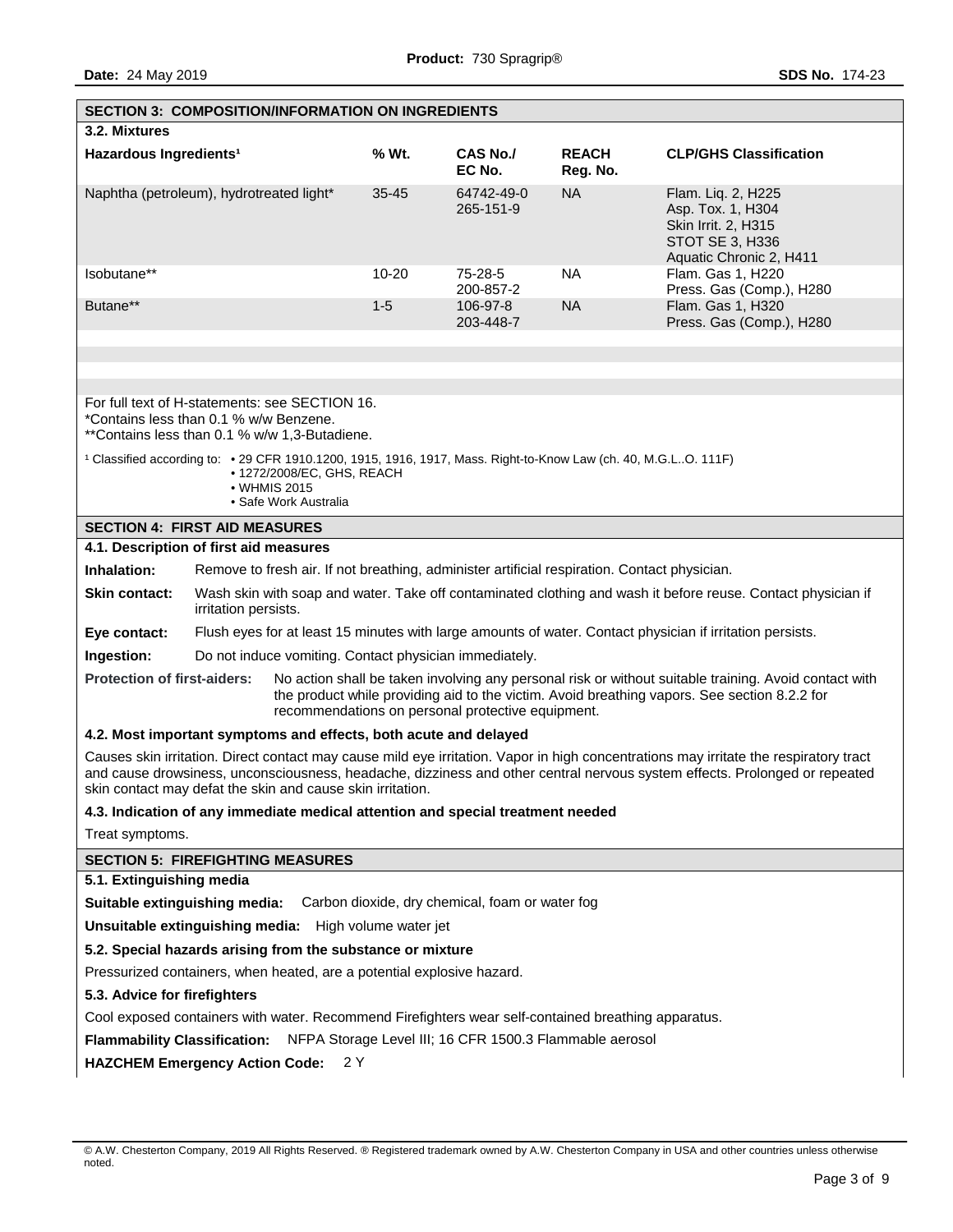#### **SECTION 6: ACCIDENTAL RELEASE MEASURES**

### **6.1. Personal precautions, protective equipment and emergency procedures**

Evacuate area. Provide adequate ventilation. Utilize exposure controls and personal protection as specified in Section 8.

#### **6.2. Environmental Precautions**

Keep out of sewers, streams and waterways.

#### **6.3. Methods and material for containment and cleaning up**

Contain spill to a small area. Flush away from ignition sources with water. Pick up with absorbent material (sand, sawdust, clay, etc.) and place in a suitable container for disposal.

#### **6.4. Reference to other sections**

Refer to section 13 for disposal advice.

#### **SECTION 7: HANDLING AND STORAGE**

# **7.1. Precautions for safe handling**

Shake well before using. Do not spray on a naked flame or any incandescent material. Keep away from sources of ignition - No Smoking. Vapors are heavier than air and will collect in low areas. Vapor accumulations could flash and/or explode if ignited. When applying product to moving belts, keep hands and clothing away and stand well back from the equipment. Also, it is important that the belts to which the product is applied are in good condition. Worn or damaged belts could break as the result of increased pulling power on the belt after use of the product.

#### **7.2. Conditions for safe storage, including any incompatibilities**

Pressurized container: protect from sunlight and do not expose to temperatures exceeding 50°C (120°F). Do not pierce or burn, even after use.

#### **7.3. Specific end use(s)**

No special precautions.

## **SECTION 8: EXPOSURE CONTROLS/PERSONAL PROTECTION**

#### **8.1. Control parameters**

#### **Occupational exposure limit values**

| Ingredients                                | <b>OSHA PEL1</b><br>ppm      | mg/m <sup>3</sup>            | <b>ACGIH TLV<sup>2</sup></b><br>ppm | mg/m <sup>3</sup> | UK WEL <sup>3</sup><br>ppm | mg/m <sup>3</sup> | <b>AUSTRALIA ES<sup>4</sup></b><br>ppm | mg/m <sup>3</sup> |
|--------------------------------------------|------------------------------|------------------------------|-------------------------------------|-------------------|----------------------------|-------------------|----------------------------------------|-------------------|
| Naphtha (petroleum),<br>hydrotreated light | $\qquad \qquad \blacksquare$ | $\overline{\phantom{m}}$     | $247*$                              | 1200*             | $\overline{\phantom{m}}$   |                   |                                        |                   |
| Isobutane                                  |                              | -                            | 1000<br>(STEL)                      | -                 | $\overline{\phantom{0}}$   | -                 |                                        |                   |
| <b>Butane</b>                              |                              | $\qquad \qquad \blacksquare$ | 1000<br>(STEL)                      |                   | 600<br>STEL:<br>750        | 1450<br>1810      | 800                                    | 1900              |
|                                            |                              |                              |                                     |                   |                            |                   |                                        |                   |

\* Based on the procedure described in appendix H, "Reciprocal calculation method for Certain Refined Hydrocarbon Solvent Vapor Mixtures" of the ACGIH TLVs® and BEIs®.

<sup>1</sup> United States Occupational Health & Safety Administration permissible exposure limits

² American Conference of Governmental Industrial Hygienists threshold limit values

<sup>3</sup> EH40 Workplace exposure limits, Health & Safety Executive

⁴ Safe Work Australia, Workplace Exposure Standards for Airborne Contaminants

#### **Biological limit values**

Not available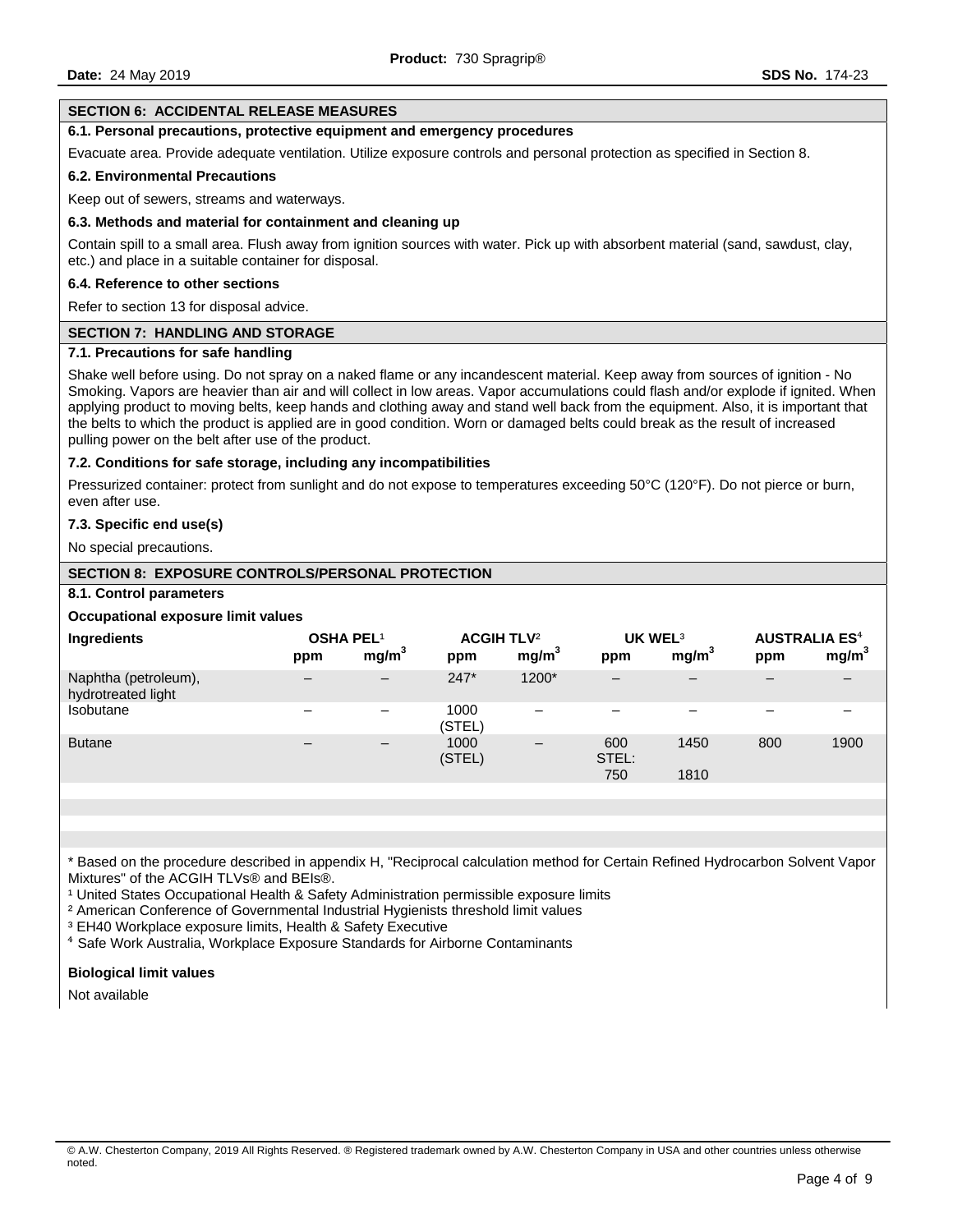# **Derived No Effect Level (DNEL) according to Regulation (EC) No 1907/2006: Workers**  Substance Route of exposure Route of exposure Potential health effects DNEL Naphtha (petroleum), hydrotreated light Inhalation | Chronic effects, local | 840 mg/m<sup>3</sup> **Predicted No Effect Concentration (PNEC) according to Regulation (EC) No 1907/2006:** Not available **8.2. Exposure controls 8.2.1. Engineering measures**  Use only in well-ventilated areas. If exposure limits are exceeded, provide adequate explosion-proof ventilation. **8.2.2. Individual protection measures Respiratory protection:** Not normally needed. If exposure limits are exceeded, use approved organic vapor respirator (e.g., EN filter type A/P). **Protective gloves:** Chemical resistant gloves (e.g. Viton\*, neoprene, nitrile). \*DuPont's registered trademark. **Eye and face protection:** Safety glasses **Other:** None **8.2.3. Environmental exposure controls**  Refer to sections 6 and 12. **SECTION 9: PHYSICAL AND CHEMICAL PROPERTIES 9.1. Information on basic physical and chemical properties Physical state Contract State liquid Colour Colour** *Solvent odor* **Colour** *solvent odor* **Colour Colour Colour Colour Colour Colour Colour Colour Colour Colour Colour Colour Colour Colou Colour** clear **Odour threshold** not determined **Initial boiling point** 93°C (200°F) **Vapour pressure @ 20C** not determined **Melting point** not determined **% Aromatics by weight** typical: < 0.1% **% Volatile (by volume)** 69%, product only **pH** not applicable **Flash point** 5°C (41°F), product only **Relative density** 0.8 kg/l **Method** PM Closed Cup **Weight per volume** 6.8 lbs/gal. **Viscosity**  $>$  40 mm<sup>2</sup>/s (cSt), product only **Coefficient (water/oil)** < 1 **Autoignition temperature** not determined **Vapour density (air=1)** > 1 **Decomposition temperature** not determined **Rate of evaporation (ether=1)** < 1 **Upper/lower flammability or explosive limits**  not determined **Solubility in water** negligible **Flammability (solid, gas)** not determined **Oxidising properties** not determined **Explosive properties** not determined **9.2. Other information**  None **SECTION 10: STABILITY AND REACTIVITY 10.1. Reactivity**  Refer to sections 10.3 and 10.5. **10.2. Chemical stability Stable 10.3. Possibility of hazardous reactions**  No dangerous reactions known under conditions of normal use. **10.4. Conditions to avoid**  Open flames and red hot surfaces. **10.5. Incompatible materials**  Strong acids, bases and strong oxidizers like liquid Chlorine and concentrated Oxygen.

<sup>©</sup> A.W. Chesterton Company, 2019 All Rights Reserved. ® Registered trademark owned by A.W. Chesterton Company in USA and other countries unless otherwise noted.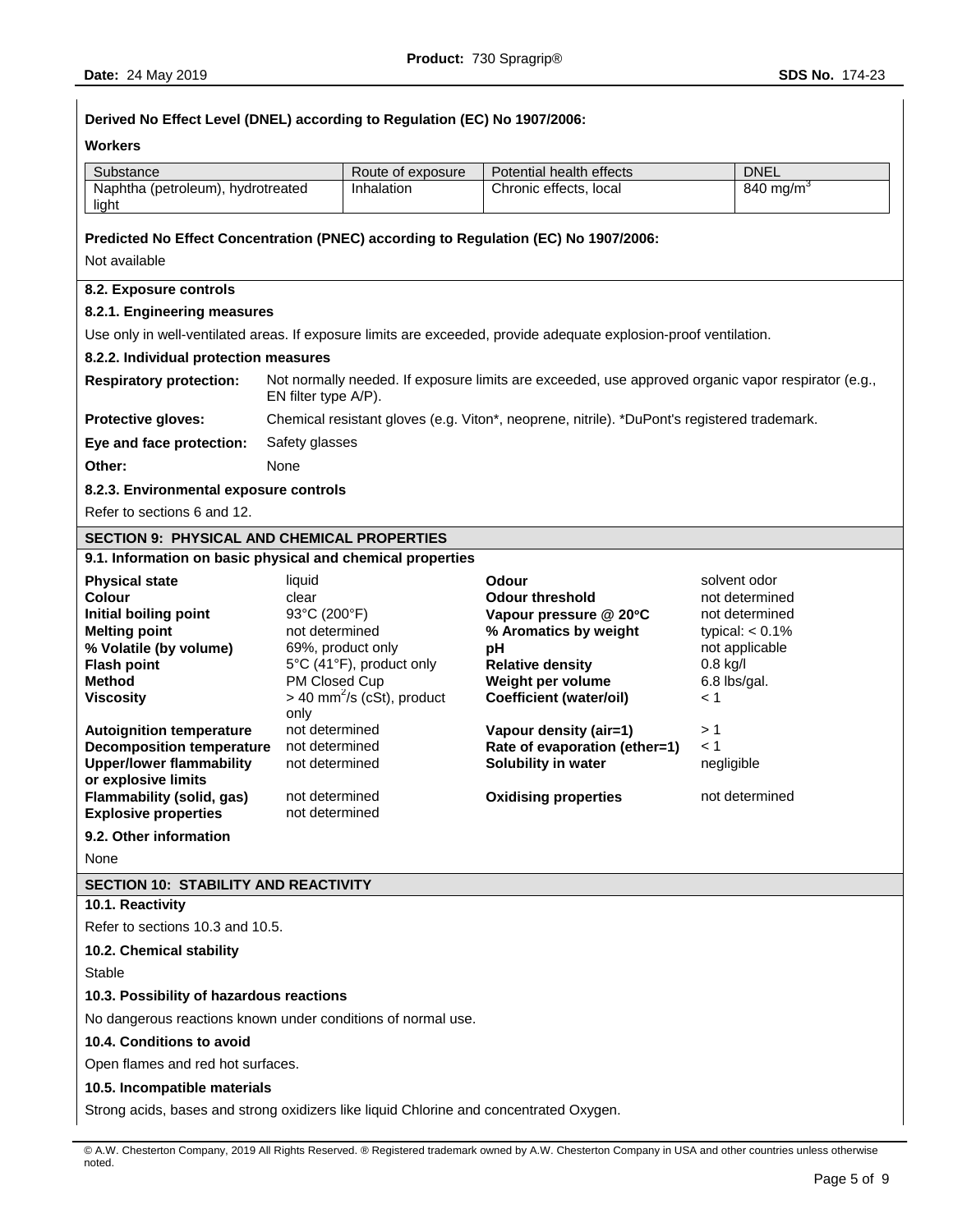# **10.6. Hazardous decomposition products**  Under normal conditions of storage and use, hazardous decomposition products should not be produced. **SECTION 11: TOXICOLOGICAL INFORMATION 11.1. Information on toxicological effects Primary route of exposure under normal use:**  Inhalation, skin and eye contact. Personnel with pre-existing dermatitis and lung disorders are generally aggravated by exposure. **Acute toxicity - Oral:**  Substance **Test Result** Result Naphtha (petroleum), hydrotreated light LD50, rat  $>$  5000 mg/kg **Dermal:**  Substance Test Result Naphtha (petroleum), hydrotreated light LD50, rat > 2000 mg/kg **Inhalation:** Vapor in high concentrations may irritate the respiratory tract and cause drowsiness, unconsciousness, headache, dizziness and other central nervous system effects. Substance **Test Test** Result Naphtha (petroleum), hydrotreated light | LC50, rat, 4 h | > 5.61 mg/l (analytical) Isobutane **LC50**, mouse, 1 h 52 mg/l Butane **LC50, rat, 4 h** 658 mg/l **Skin corrosion/irritation:** Causes skin irritation. Substance Test Test Result Naphtha (petroleum), hydrotreated light  $\parallel$  Skin irritation, rabbit  $\parallel$  Irritating **Serious eye damage/ irritation:**  Direct contact may cause mild eye irritation. **Respiratory or skin sensitisation:** Substance Test Result Naphtha (petroleum), hydrotreated light  $\vert$  Skin sensitization, guinea pig Not sensitizing **Germ cell mutagenicity:** Naphtha (petroleum), hydrotreated light: based on available data, the classification criteria are not met. **Carcinogenicity:** This product contains no carcinogens as listed by the National Toxicology Program (NTP), the International Agency for Research on Cancer (IARC), the Occupational Safety and Health Administration (OSHA) or the European Chemicals Agency (ECHA). **Reproductive toxicity:** Naphtha (petroleum), hydrotreated light: based on available data, the classification criteria are not met. **STOT – single exposure:** May cause drowsiness or dizziness. **STOT – repeated exposure:** Naphtha (petroleum), hydrotreated light: based on available data, the classification criteria are not met. **Aspiration hazard:** Based on available data, the classification criteria are not met. **Other information:** None **SECTION 12: ECOLOGICAL INFORMATION**

Ecotoxicological data have not been determined specifically for this product. The information given below is based on a knowledge of the components and the ecotoxicology of similar substances.

## **12.1. Toxicity**

Toxic to aquatic organisms, may cause long-term adverse effects in the aquatic environment.

## **12.2. Persistence and degradability**

Naphtha (petroleum), hydrotreated light: inherently biodegradable. Hazardous ingredients, vapor phase: degradation is expected in the atmospheric environment within days to weeks.

<sup>©</sup> A.W. Chesterton Company, 2019 All Rights Reserved. ® Registered trademark owned by A.W. Chesterton Company in USA and other countries unless otherwise noted.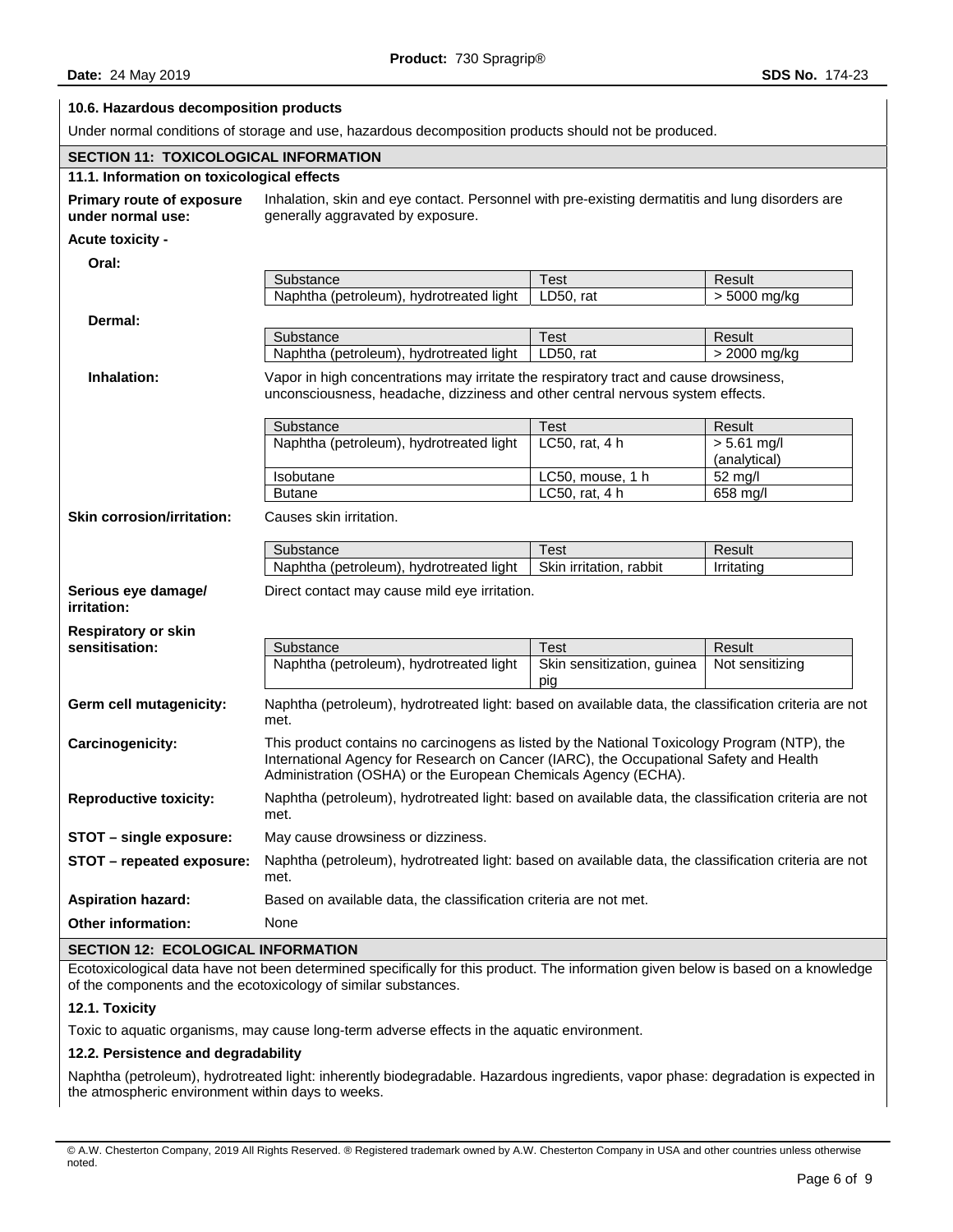### **12.3. Bioaccumulative potential**

Naphtha (petroleum), hydrotreated light: Octanol/water partition coefficient (log Kow) =  $2.1 - 5$ , estimated.

### **12.4. Mobility in soil**

Liquid. Insoluble in water. In determining environmental mobility, consider the product's physical and chemical properties (see Section 9). The hazardous ingredients will rapidly evaporate to the air if released into the environment.

# **12.5. Results of PBT and vPvB assessment**

Not available

# **12.6. Other adverse effects**

None known

# **SECTION 13: DISPOSAL CONSIDERATIONS**

**SECTION 14: TRANSPORT INFORMATION** 

# **13.1. Waste treatment methods**

Incinerate absorbed material with a properly licensed facility. Do not incinerate pressurized or sealed containers. Landfill sealed containers with a properly licensed facility. This product is classified as a hazardous waste according to 2008/98/EC. Check local, state and national/federal regulations and comply with the most stringent requirement.

| 14.1. UN number                                                                                                                                            |                                                                                                      |  |  |  |  |
|------------------------------------------------------------------------------------------------------------------------------------------------------------|------------------------------------------------------------------------------------------------------|--|--|--|--|
| ADG/ADR/RID/ADN/IMDG/ICAO:                                                                                                                                 | <b>UN1950</b>                                                                                        |  |  |  |  |
| TDG:                                                                                                                                                       | <b>UN1950</b>                                                                                        |  |  |  |  |
| <b>US DOT:</b>                                                                                                                                             | <b>UN1950</b>                                                                                        |  |  |  |  |
| 14.2. UN proper shipping name                                                                                                                              |                                                                                                      |  |  |  |  |
| ICAO:                                                                                                                                                      | Aerosols, Flammable                                                                                  |  |  |  |  |
| <b>ADG/IMDG:</b>                                                                                                                                           | Aerosols                                                                                             |  |  |  |  |
| <b>ADR/RID/ADN:</b>                                                                                                                                        | Aerosols, flammable                                                                                  |  |  |  |  |
| TDG:                                                                                                                                                       | Aerosols, flammable                                                                                  |  |  |  |  |
| <b>US DOT:</b>                                                                                                                                             | Aerosols, flammable                                                                                  |  |  |  |  |
| 14.3. Transport hazard class(es)                                                                                                                           |                                                                                                      |  |  |  |  |
| ADG/ADR/RID/ADN/IMDG/ICAO:                                                                                                                                 | 2.1                                                                                                  |  |  |  |  |
| TDG:                                                                                                                                                       | 2.1                                                                                                  |  |  |  |  |
| US DOT:                                                                                                                                                    | 2.1                                                                                                  |  |  |  |  |
| 14.4. Packing group                                                                                                                                        |                                                                                                      |  |  |  |  |
| ADG/ADR/RID/ADN/IMDG/ICAO:                                                                                                                                 | <b>NOT APPLICABLE</b>                                                                                |  |  |  |  |
| TDG:                                                                                                                                                       | <b>NOT APPLICABLE</b>                                                                                |  |  |  |  |
| US DOT:                                                                                                                                                    | <b>NOT APPLICABLE</b>                                                                                |  |  |  |  |
| 14.5. Environmental hazards                                                                                                                                |                                                                                                      |  |  |  |  |
| NO ENVIRONMENTAL HAZARDS                                                                                                                                   |                                                                                                      |  |  |  |  |
| 14.6. Special precautions for user                                                                                                                         |                                                                                                      |  |  |  |  |
| NO SPECIAL PRECAUTIONS FOR USER                                                                                                                            |                                                                                                      |  |  |  |  |
| 14.7. Transport in bulk according to Annex II of MARPOL73/78 and the IBC Code                                                                              |                                                                                                      |  |  |  |  |
| NOT APPLICABLE                                                                                                                                             |                                                                                                      |  |  |  |  |
| 14.8. Other information                                                                                                                                    |                                                                                                      |  |  |  |  |
| US DOT: Shipped as Limited Quantity in packaging having a rated capacity gross weight of 66 lb. or less (49 CFR 173.306(a),(3),(i)).<br><b>ERG NO. 126</b> |                                                                                                      |  |  |  |  |
| IMDG: EmS. F-D, S-U, Shipped as Limited Quantity                                                                                                           |                                                                                                      |  |  |  |  |
| ADR: Classification code 5F, Tunnel restriction code (E), Shipped as Limited Quantity                                                                      |                                                                                                      |  |  |  |  |
| ADG HAZCHEM CODE: N/A HIN: (1)                                                                                                                             |                                                                                                      |  |  |  |  |
| <b>SECTION 15: REGULATORY INFORMATION</b>                                                                                                                  |                                                                                                      |  |  |  |  |
|                                                                                                                                                            | 15.1. Safety, health and environmental regulations/legislation specific for the substance or mixture |  |  |  |  |
| 15.1.1. EU regulations                                                                                                                                     |                                                                                                      |  |  |  |  |
| <b>Authorisations under Title VII:</b><br>Not applicable                                                                                                   |                                                                                                      |  |  |  |  |
| <b>Restrictions under Title VIII:</b><br>None                                                                                                              |                                                                                                      |  |  |  |  |
|                                                                                                                                                            |                                                                                                      |  |  |  |  |

<sup>©</sup> A.W. Chesterton Company, 2019 All Rights Reserved. ® Registered trademark owned by A.W. Chesterton Company in USA and other countries unless otherwise noted.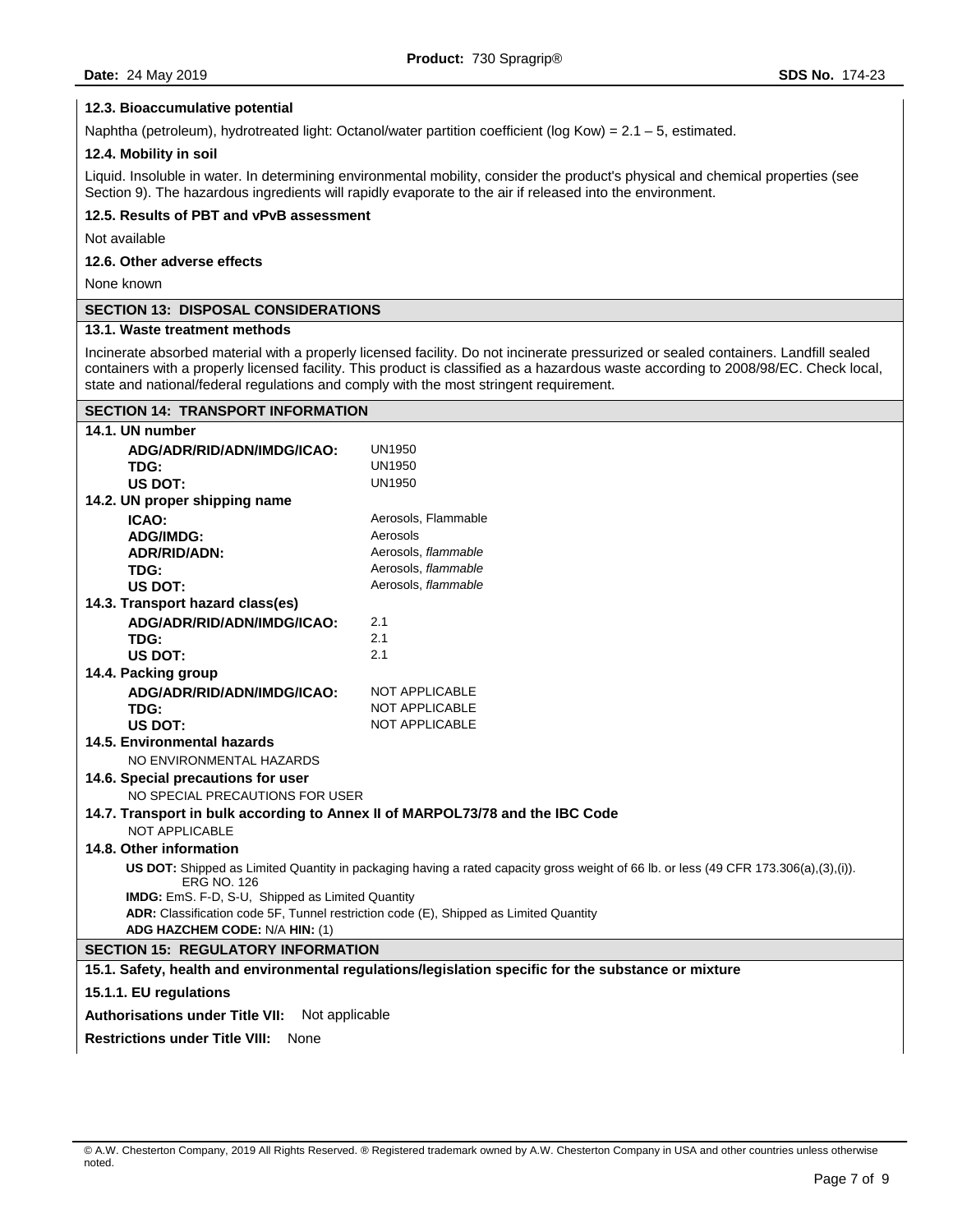| <b>Other EU regulations:</b>                                                 | Directive 94/33/EC on the protection of young people at work.<br>Directive 75/324/EEC on the approximation of the laws of the Member States relating to aerosol<br>dispensers. Directive 2012/18/EU on the control of major-accident hazards involving dangerous<br>substances (hazard category P3a, Flammable Aerosols; qualifying quantities: 150 t (net), 500 t (net)).                                                                                                                                                                                                                                                                                                                                                                                                                                                                                                                                                                                                                                                                                                                                                                                                                                                                                                                                                                                                                                                                                                                                                                                                                                                                                                                                                                                                                           |  |  |  |
|------------------------------------------------------------------------------|------------------------------------------------------------------------------------------------------------------------------------------------------------------------------------------------------------------------------------------------------------------------------------------------------------------------------------------------------------------------------------------------------------------------------------------------------------------------------------------------------------------------------------------------------------------------------------------------------------------------------------------------------------------------------------------------------------------------------------------------------------------------------------------------------------------------------------------------------------------------------------------------------------------------------------------------------------------------------------------------------------------------------------------------------------------------------------------------------------------------------------------------------------------------------------------------------------------------------------------------------------------------------------------------------------------------------------------------------------------------------------------------------------------------------------------------------------------------------------------------------------------------------------------------------------------------------------------------------------------------------------------------------------------------------------------------------------------------------------------------------------------------------------------------------|--|--|--|
| 15.1.2. National regulations                                                 |                                                                                                                                                                                                                                                                                                                                                                                                                                                                                                                                                                                                                                                                                                                                                                                                                                                                                                                                                                                                                                                                                                                                                                                                                                                                                                                                                                                                                                                                                                                                                                                                                                                                                                                                                                                                      |  |  |  |
| <b>US EPA SARA TITLE III</b>                                                 |                                                                                                                                                                                                                                                                                                                                                                                                                                                                                                                                                                                                                                                                                                                                                                                                                                                                                                                                                                                                                                                                                                                                                                                                                                                                                                                                                                                                                                                                                                                                                                                                                                                                                                                                                                                                      |  |  |  |
| 312 Hazards:<br>Flammable aerosol<br>Gases under pressure<br>Skin irritation | 313 Chemicals:<br>None<br>TSCA: All chemical components are listed in the TSCA inventory.<br>Specific target organ toxicity - single exposure                                                                                                                                                                                                                                                                                                                                                                                                                                                                                                                                                                                                                                                                                                                                                                                                                                                                                                                                                                                                                                                                                                                                                                                                                                                                                                                                                                                                                                                                                                                                                                                                                                                        |  |  |  |
|                                                                              | Other national regulations: National implementation of the EC Directive referred to in section 15.1.1.                                                                                                                                                                                                                                                                                                                                                                                                                                                                                                                                                                                                                                                                                                                                                                                                                                                                                                                                                                                                                                                                                                                                                                                                                                                                                                                                                                                                                                                                                                                                                                                                                                                                                               |  |  |  |
| 15.2. Chemical safety assessment                                             |                                                                                                                                                                                                                                                                                                                                                                                                                                                                                                                                                                                                                                                                                                                                                                                                                                                                                                                                                                                                                                                                                                                                                                                                                                                                                                                                                                                                                                                                                                                                                                                                                                                                                                                                                                                                      |  |  |  |
|                                                                              | No Chemical Safety Assessment has been carried out for this substance/mixture by the supplier.                                                                                                                                                                                                                                                                                                                                                                                                                                                                                                                                                                                                                                                                                                                                                                                                                                                                                                                                                                                                                                                                                                                                                                                                                                                                                                                                                                                                                                                                                                                                                                                                                                                                                                       |  |  |  |
| <b>SECTION 16: OTHER INFORMATION</b>                                         |                                                                                                                                                                                                                                                                                                                                                                                                                                                                                                                                                                                                                                                                                                                                                                                                                                                                                                                                                                                                                                                                                                                                                                                                                                                                                                                                                                                                                                                                                                                                                                                                                                                                                                                                                                                                      |  |  |  |
| <b>Abbreviations</b><br>and acronyms:                                        | ADG: Australian Dangerous Goods Code<br>ADN: European Agreement concerning the International Carriage of Dangerous Goods by Inland Waterways<br>ADR: European Agreement concerning the International Carriage of Dangerous Goods by Road<br><b>ATE: Acute Toxicity Estimate</b><br><b>BCF: Bioconcentration Factor</b><br>cATpE: Converted Acute Toxicity point Estimate<br>CLP: Classification Labelling Packaging Regulation (1272/2008/EC)<br>ES: Exposure Standard<br>GHS: Globally Harmonized System<br>ICAO: International Civil Aviation Organization<br>IMDG: International Maritime Dangerous Goods<br>LC50: Lethal Concentration to 50 % of a test population<br>LD50: Lethal Dose to 50% of a test population<br><b>LOEL: Lowest Observed Effect Level</b><br>N/A: Not Applicable<br>NA: Not Available<br>NOEC: No Observed Effect Concentration<br>NOEL: No Observed Effect Level<br>OECD: Organization for Economic Co-operation and Development<br>PBT: Persistent, Bioaccumulative and Toxic substance<br>(Q)SAR: Quantitative Structure-Activity Relationship<br>REACH: Registration, Evaluation, Authorisation and Restriction of Chemicals Regulation (1907/2006/EC)<br>REL: Recommended Exposure Limit<br>RID: Regulations concerning the International Carriage of Dangerous Goods by Rail<br>SDS: Safety Data Sheet<br>STEL: Short Term Exposure Limit<br>STOT RE: Specific Target Organ Toxicity, Repeated Exposure<br>STOT SE: Specific Target Organ Toxicity, Single Exposure<br>TDG: Transportation of Dangerous Goods (Canada)<br>TWA: Time Weighted Average<br>US DOT: United States Department of Transportation<br>vPvB: very Persistent and very Bioaccumulative substance<br>WEL: Workplace Exposure Limit<br>WHMIS: Workplace Hazardous Materials Information System |  |  |  |
| Key literature references<br>and sources for data:                           | Other abbreviations and acronyms can be looked up at www.wikipedia.org.<br>Commission des normes, de l'équité, de la santé et de la sécurité du travail (CNESST)<br>Chemical Classification and Information Database (CCID)<br>European Chemicals Agency (ECHA) - Information on Chemicals<br>Hazardous Chemical Information System (HCIS)<br>National Institute of Technology and Evaluation (NITE)<br>Swedish Chemicals Agency (KEMI)<br>U.S. National Library of Medicine Toxicology Data Network (TOXNET)                                                                                                                                                                                                                                                                                                                                                                                                                                                                                                                                                                                                                                                                                                                                                                                                                                                                                                                                                                                                                                                                                                                                                                                                                                                                                        |  |  |  |

<sup>©</sup> A.W. Chesterton Company, 2019 All Rights Reserved. ® Registered trademark owned by A.W. Chesterton Company in USA and other countries unless otherwise noted.